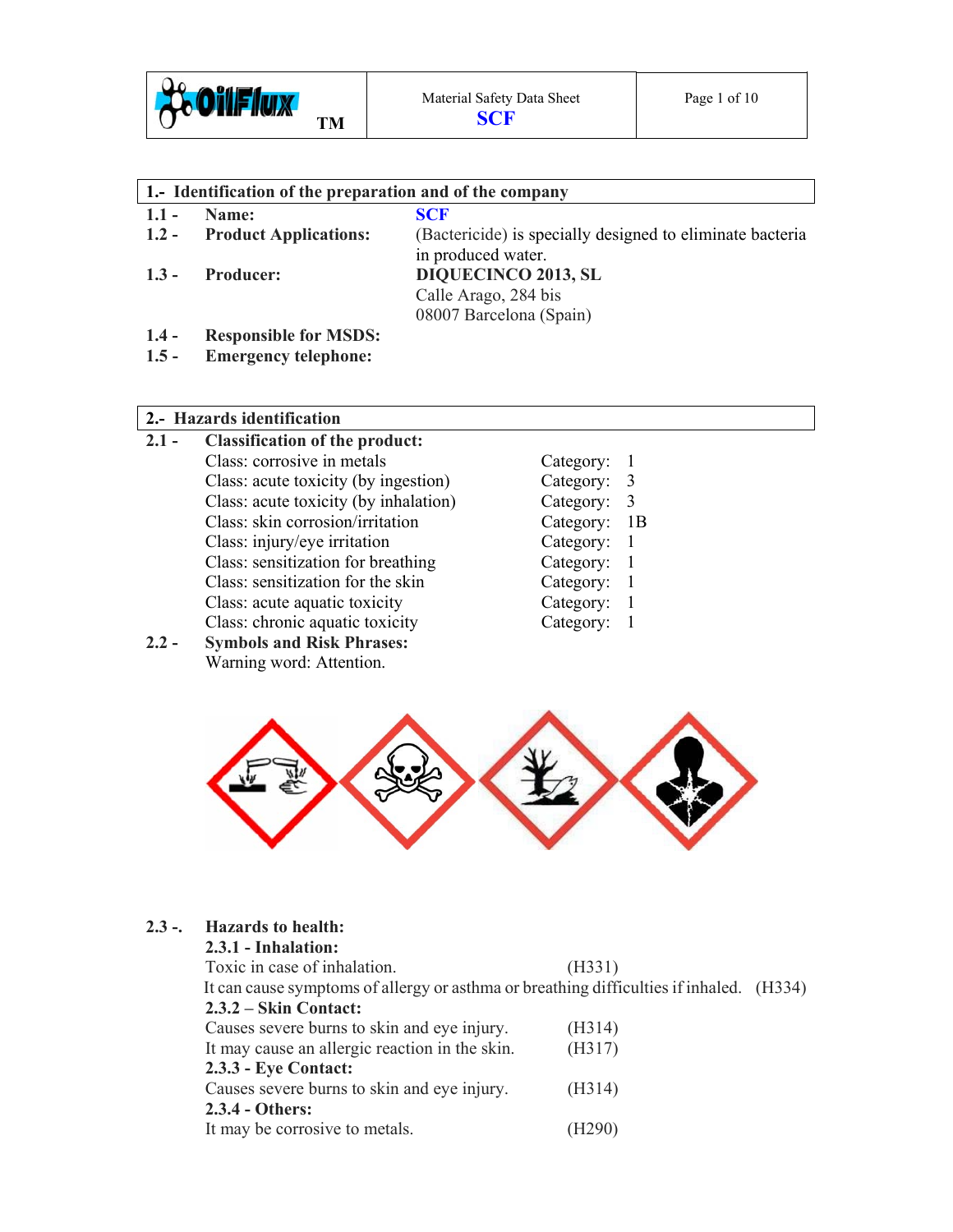

 Toxic to aquatic organisms, with long-lasting harmful effects. (H411) Very toxic to aquatic organisms. (H400) The product does not meet the classification criteria for substances PBT (persistent/bioacumulable/toxic) and vPvB (very persistent/very bioacumulable).

#### **3.- Composition / Information on components**

#### **3.1 - Chemical Description:**  Aqueous solution with aldehydes

**3.2 - Hazards Components:**  Aldehydes

#### **4.- First Aid.**

Remove contaminated clothing. In case of danger of losing consciousness place and transport the person in a stable lateral position; if necessary apply artificial respiration. The person who assisted should auto protect.

#### **4.1 - Eye Contact:**

Flush eyes abundantly for 15 minutes with running water with the eyelids open, subsequent control by the ophthalmologist.

## **4.2 - Contact with skin:**

Wash affected areas with abundant water, use of sterile bandage, seek medical help.

# **4.3 - Ingestion:**

Rinse mouth and then drink plenty of water, approx. 200-300ml. Seek medical assistance.

# **4.4 - Inhalation:**

Remove the affected person to fresh air. Seek medical assistance. If possible immediately inhaled a dose of corticosteroid aerosol.

# **5.- Firefighting measures**

| $5.1 -$      | <b>Fire-fighting media:</b>                                      |  |
|--------------|------------------------------------------------------------------|--|
|              | Foam, water spray, powder fire extinguishers and carbon dioxide. |  |
| $5.2 -$      | Special hazards of exposure to fire:                             |  |
|              | In case of fire, oxides of nitrogen and carbon may be released.  |  |
| $\epsilon$ ? | Demand Duchading Equinos and                                     |  |

#### **5.3 - Personal Protective Equipment:**  Use a self-contained breathing apparatus (SCBA) and protective clothing.

# **6.- Measures in case of accidental spillage**

# **6.1 - Personal precautions:**

Avoid contact with skin, eyes and clothing.

# **6.2 - Environmental precautions:**

Prevent from entering sewers, surface water or groundwater.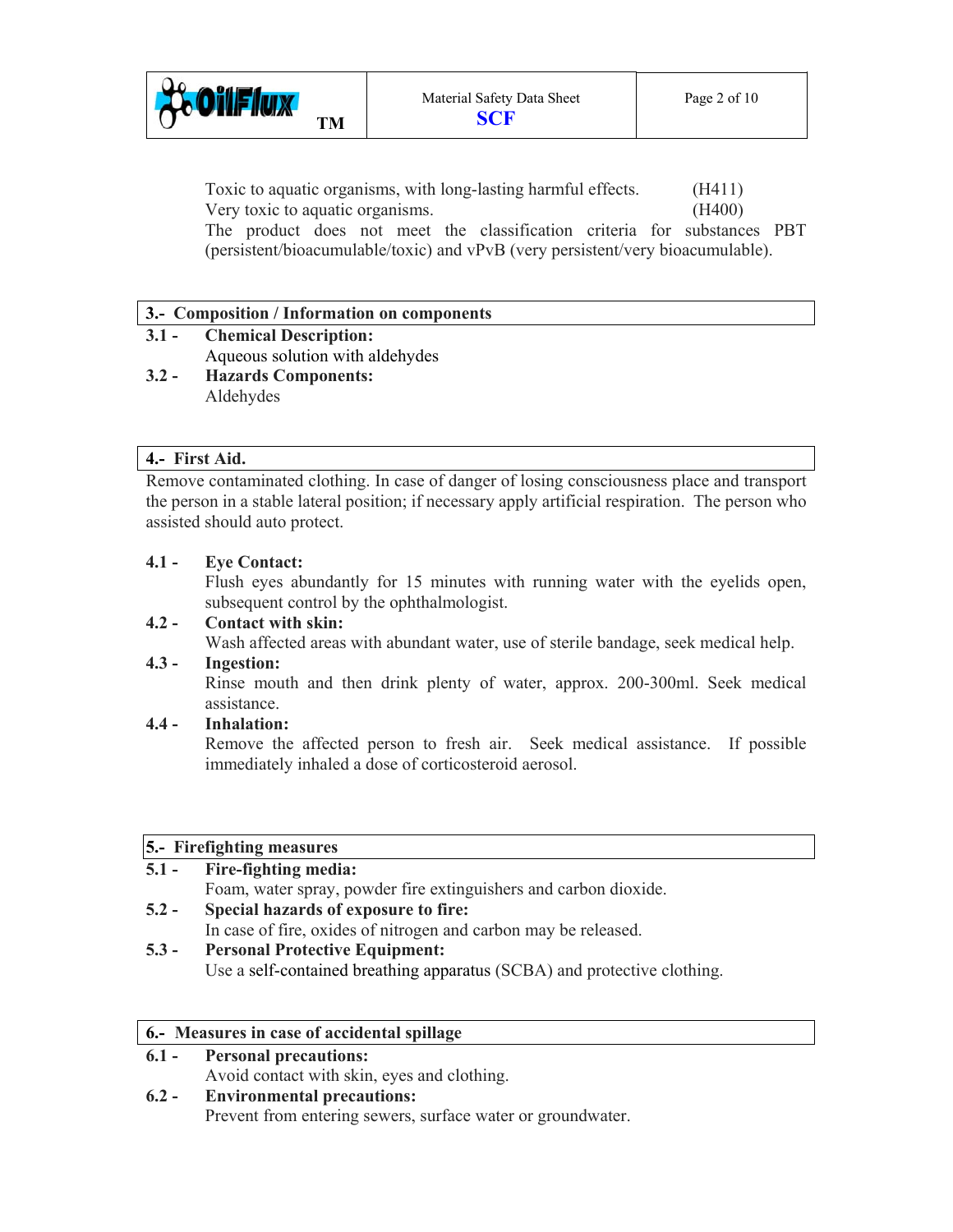

## **6.3 - Methods of cleaning:**

Small Spills: Pick up with absorbent material (e.g. sand, sawdust, universal absorbent, diatomaceous earth). Dispose the material collected in a regulatory manner. Large spills: Pump the product.

## **7.- Handling and storage.**

# **7.1 - Handling:**

Good aeration/ventilation of the warehouse and working areas. Avoid formation of aerosol.

 Protection against fire and explosion: avoid the accumulation of electrostatic charges. Keep away from sources of ignition. Fire extinguisher accessible

## **7.2 - Storage:**

## **7.2.1.- Other specifications storage conditions:**

 Keep container tightly closed and in a cool and ventilated place. Keep in inert gas.

Keep at temperatures not exceeding 40°C.

#### **7.2.2.- Stability during storage:**

Storage temperature:  $\leq$  = 25 $\degree$ C.

 Storage period: 12 months. Data storage time cited in this Safety Data Sheet derives no warranty regarding the application properties

## **7.3 - Specific Uses:**

For known uses of the product. (Bactericide) is specially designed to eliminate bacteria in produced water.

# **8.- Exposure controls / personal protection.**

# **8.1 - Exposure Limit Values:**

Value VLA-EC 0.2 mg/m3; 0.05 ppm (LEP (Spain)). **8.1.1.- PNEC**  Fresh Water: 0.0025 mg/l, Sea water: 0.00025 mg/l Sporadic release: 0.0006 mg/l, Water Treatment: 0.8 mg/l Sediment (freshwater): 5.27 mg/kg Sediment (seawater): 0.527 mg/kg Sediment (soil): 0.03 mg/kg **8.1.2.- DNEL** 

Worker: Long term exposure. Local or systemic effects, inhalation: 0.25 mg/m3

# **8.2 - Personal Protective Equipment.**

 **8.2.1- Respiratory protection:** 

Protection of the respiratory airway in the event of formation of gas/vapors use gas filter for organic gases/vapors ( $> 65^{\circ}$ C, e.g. in 14387 type a. boiling point).

 Protection of the respiratory airway in the event of formation of vapors/aerosols use combined filter composed for organic gases/vapors and solid & liquid particles (e.g. in 14387 type A-P2).

## **8.2.2 - Protection of hands:**

Protective gloves resistant to chemical products (EN 374).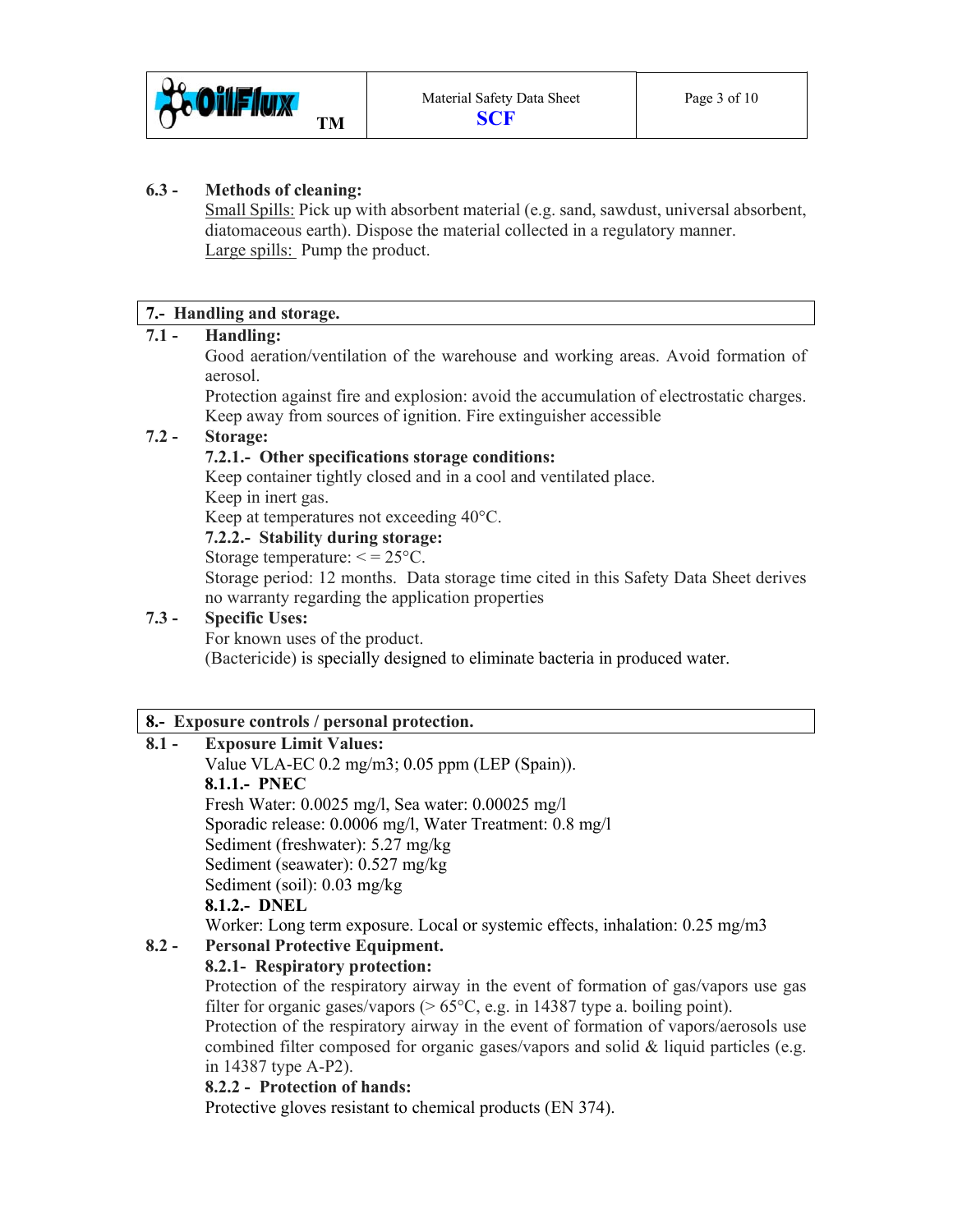

 Suitable materials for a brief contact and/or spray (recommended: at least protection index 6, corresponding to  $> 480$  minutes permeation time according to EN 374: e.g., butyl rubber (butyl) - 0.7 mm coating thickness rubber nitrile (NBR) - 0.4 mm coating thickness. Due to the wide variety of types, you must take into account the manufacturer's instructions. It should be noted, that, in practice, the daily use of chemical-resistant protective gloves is clearly inferior, because many influential factors (e.g., temperature), the time determined by the permeability tests.

#### **8.2.3 - Eye protection:**

Use safety glasses with side-shields (glasses with frame) (EN 166) and face mask.

#### **8.2.4 - Skin protection:**

Select the body protection depending on the activity and possible exposure, e.g. apron, boots protection, protective clothing resistant to chemical products (as in 14605 in case of splashes or in ISO 13982 in case of dust formation).

#### **8.3 - Additional Information:**

General safety and hygiene measures.

Do not breathe vapor/spray.

Avoid contact with skin, eyes and clothing.

Handle in accordance with the safety rules for chemical products.

 Wearing of closed work clothing is an additional requirement in the indications on personal protective equipment.

# **9.- Physical and chemical properties**

**9. 1 - Overview:** 

Characteristic odor of the product, spicy smell. From colorless to yellowish.

## **9.2 - Important health, safety and environmental information:**

| pH                                                                                                                                                                                            | $3.7(50\%$ (m), $23^{\circ}$ C)                                                                                                                                                                                       |
|-----------------------------------------------------------------------------------------------------------------------------------------------------------------------------------------------|-----------------------------------------------------------------------------------------------------------------------------------------------------------------------------------------------------------------------|
| Odor threshold                                                                                                                                                                                | 5.9 (water, $0.5\%$ (m), $23^{\circ}$ C)<br>not determined due to the potential for<br>hazardous to health by inhalation.                                                                                             |
| <b>Melting Point</b><br><b>Boiling Point</b><br>Flammable Point                                                                                                                               | $-33^{\circ}$ C<br>$101.5$ °C (987.1 hPa)<br>$> 95^{\circ}$ C (50% (m))<br>With no flammable point: measurement was<br>performed at the indicated temperature,<br>turning off the ignition flame.                     |
| Flammability<br>Auto-Ignition temperature<br>Vapor pressure<br>Relative density (water = 1) at $20^{\circ}$ C<br>Solubility in water<br>Log Kow<br>Viscosity, dynamic<br>Viscosity, kinematic | No inflammable<br>$395^{\circ}$ C (50% (m))<br>$104.68$ hPa $(50^{\circ}C)$<br>$1.13$ g/cm3<br>soluble<br>$-0.36$ (23 $^{\circ}$ C; pH 7)<br>$20 \text{ mPa.s } (50^{\circ} \text{C})$<br>12.75 mm2/s $(25^{\circ}C)$ |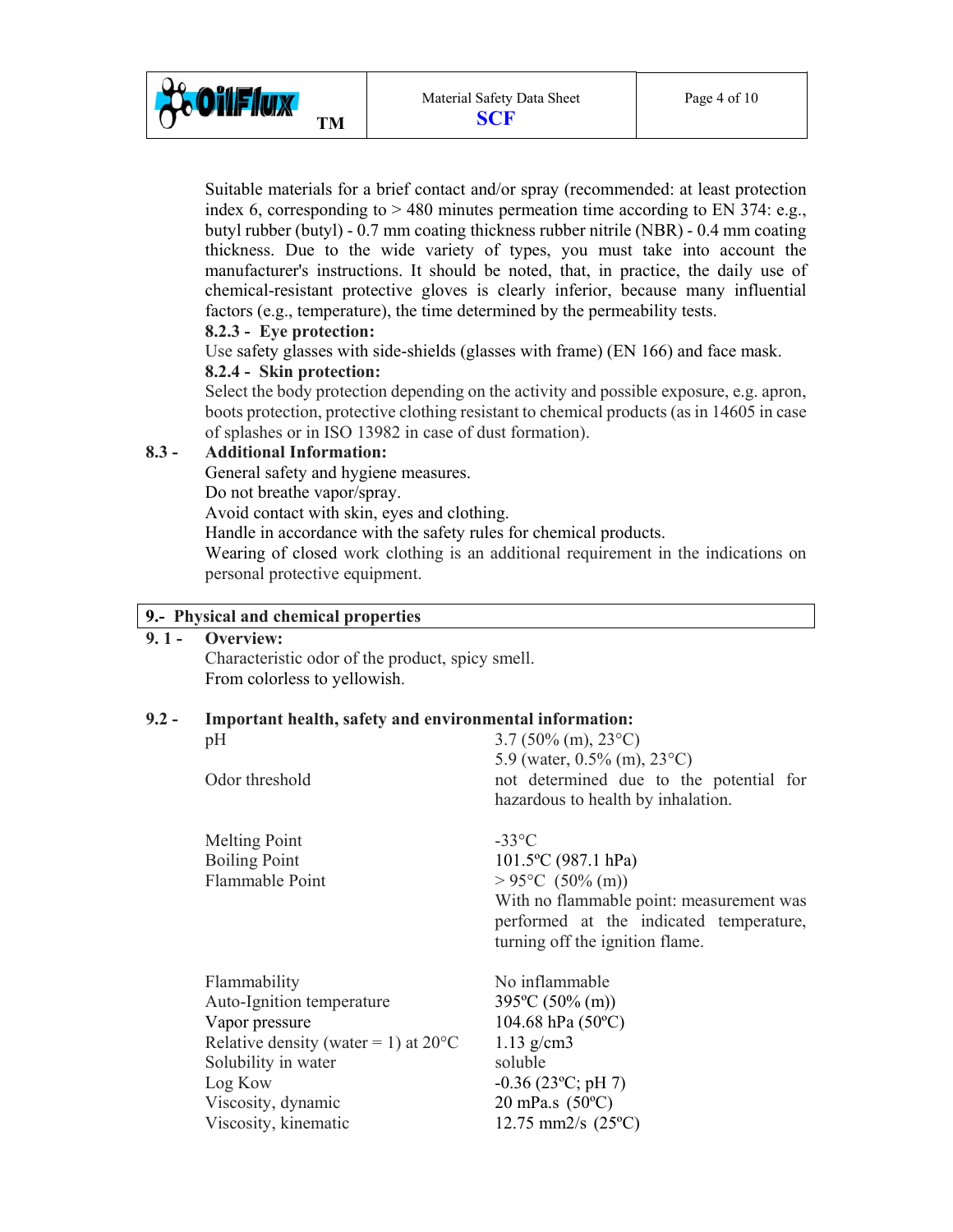

#### **9.3 - Additional information:**

 $Log Koc$  0.76 Molar mass 100.12 g/mol Heat capacity not susceptible. pKa not dissociate.

Surface Tension 68 mN/m  $(20^{\circ}C, 1 \text{ g/l})$ Grain size distribution used in non-solid or granular form.

#### **10.- Stability and reactivity**

#### **10.1 - Stability:**

The product is **s**table if the rules and indications for storage and handling are taking into consideration.

The product can be unstable at high temperatures or under pressure.

#### **10.2 - Reactivity:**

No dangerous reaction if the rules and indications for storage and handling are taking into consideration.

Metal corrosion: has corrosive effect to metals.

 Formation of flammable gases: in the presence of water there is no formation of flammable gases.

#### **10.3 - Dangerous reactions:**

Reactions with amines. Exothermic reaction.

#### **10.4 - Conditions to avoid:**  Avoid all sources of ignition: heat, sparks, and open flame.See section #7 – Handling and Storage.

**10.5 - Materials to avoid:**  Substances to avoid: amines.

#### **10.6 - Hazardous decomposition of the products:**

Thermal decomposition products: carbon monoxide, carbon dioxide.

#### **11.- Toxicological information**

# **11.1 - Acute toxicity:**

## **11.1.1 – Assessment of acute toxicity:**

 Moderate toxicity after a short term inhalation. After a single ingestion is practically nontoxic. Practically non-toxic by a single skin contact.

#### **11.1.2 - Experimental/calculated data:**

LD50 rat (by ingestion): approx. 158 mg/kg (the OECD Directive 401)

 LC50 rat (inhalation): 0.28 - 0.39 mg/l/4 h (similar to the policy of the OECD 403). An aerosol has been tested.

CL100 rat (inhalation): 15 mg/l 7 h (IRT). An aerosol was tested.

LD50 rat (dermal):  $> 1,000$  mg/kg (OECD 402 directive). Toxicity data correspond to the active substance. The value corresponds to the highest concentration used in the test.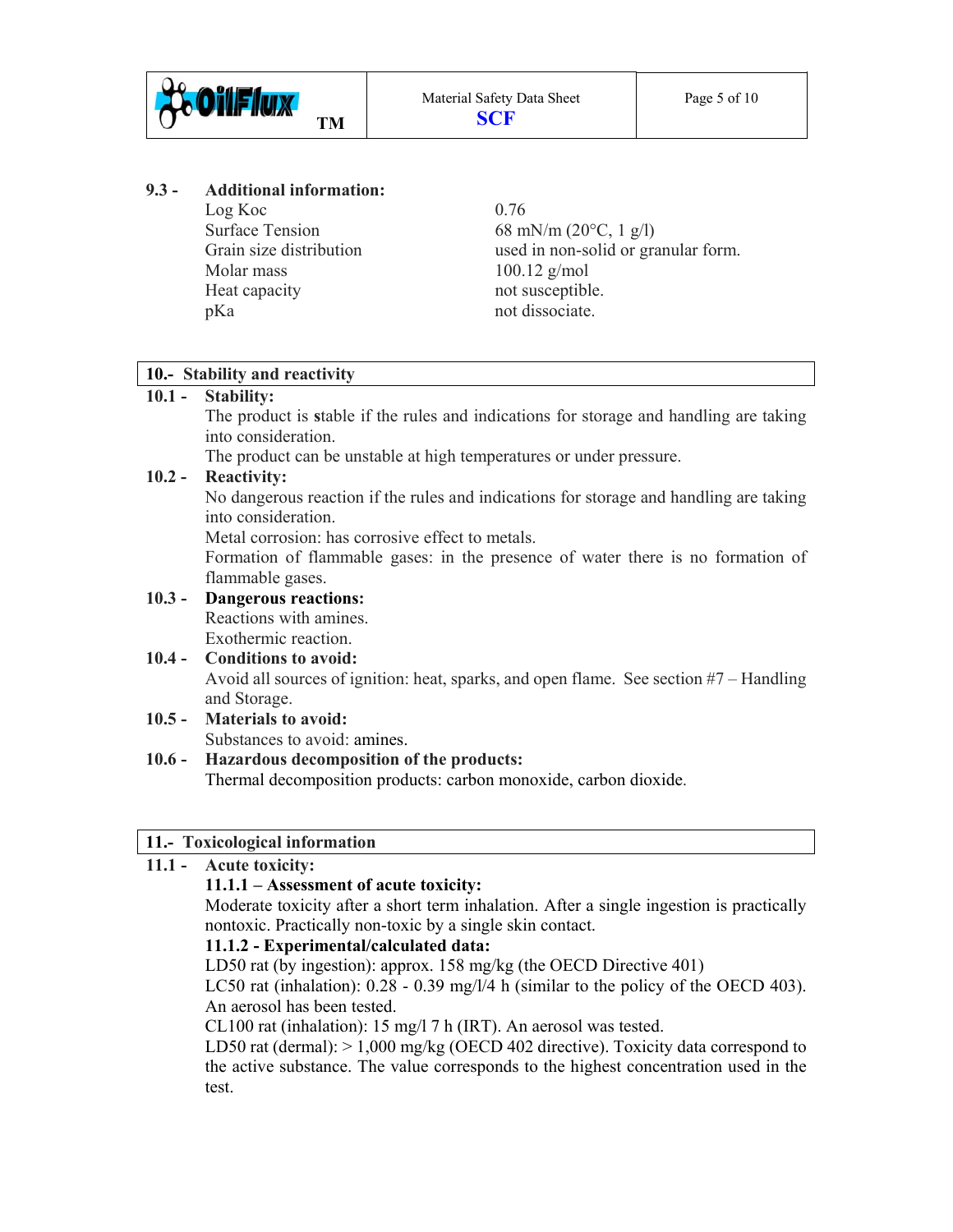

LD50 rabbit (dermal):  $> 1,000$  mg/kg (similar to the directive of OECD 402). Mortality was not observed. Toxicity data correspond to the active substance. The value corresponds to the highest concentration used in the test.

## **11.2 - Irritation:**

#### **11.2.1 - Assessment of irritating effects:**

Corrosive. Cause injury to skin and eyes.

#### **11.2.2.- Experimental and calculated data:**

Corrosion/irritation (rabbit): corrosive. (Directive 404 of the OECD). Severe injury/eye irritation (rabbit): irreversible damage. (Test Draize).

#### **11.3 - Respiratory sensitization of the skin:**

#### **11.3.1 - Assessment of the sensitization:**

Possible sensitization after contact with the skin. The substance may cause respiratory sensitization.

#### **11.3.2 - Experimental and calculated:**

Epicutaneous open trial (EEA) (Guinea pig): sensitization human skin: respiratory sensitization.

## **11.4 - Mutagenicity in germ cell:**

#### **11.4.1 - Assessment of mutagenicity:**

 The substance has been mutagenic effects in different tests in bacteria and cell cultures; however, these have not been able to be confirmed in tests in mammals.

#### **11.5 - Carcinogenicity:**

#### **11.5.1 - Assessment of carcinogenicity:**

 The substance has not, in animal experiments, carcinogenic effects after administered drinking water with high doses of concentration over a long period of time. The substance has not, in animal experiments, carcinogenic effects after administered

# high doses of concentration by inhalation over a long period of time.

## **11.6 - Reproductive toxicity:**

## **11.6.1 - Assessment of reproduction toxicity:**

 Based on the available data classification criteria are not met. In tests carried out with a non-toxic dose in adult animals, they showed no adverse effects on fertility. The results were determined in a Screeningtest (OECD 421/422).

**11.7 - Developmental toxicity: 11.7.1 - Assessment of teratogenicity:**  In animal experiments, effects that harm fertility were not observed.

# **11.8.- Specific toxicity in organs diana (single exposure):**

 **11.8.1 - Simple evaluation of the STOT (specific target organ toxicity):**  It may cause irritation to the respiratory tract.

# **11.9.- Toxicity on repeated doses and organ specific toxicity (repeated exposure) 11.9.1 Toxicity in the case of frequent application:**

 After repeated ingestion, the main effect is local irritation. In the event of a repeated inhalation, the substance can cause damage to the upper respiratory tract (result of experimental testing on animals).

#### **11.10.- Aspiration hazard:**

Not applicable.

#### **11.11.- Other:**

The toxicological data are valid for the anhydrous substance.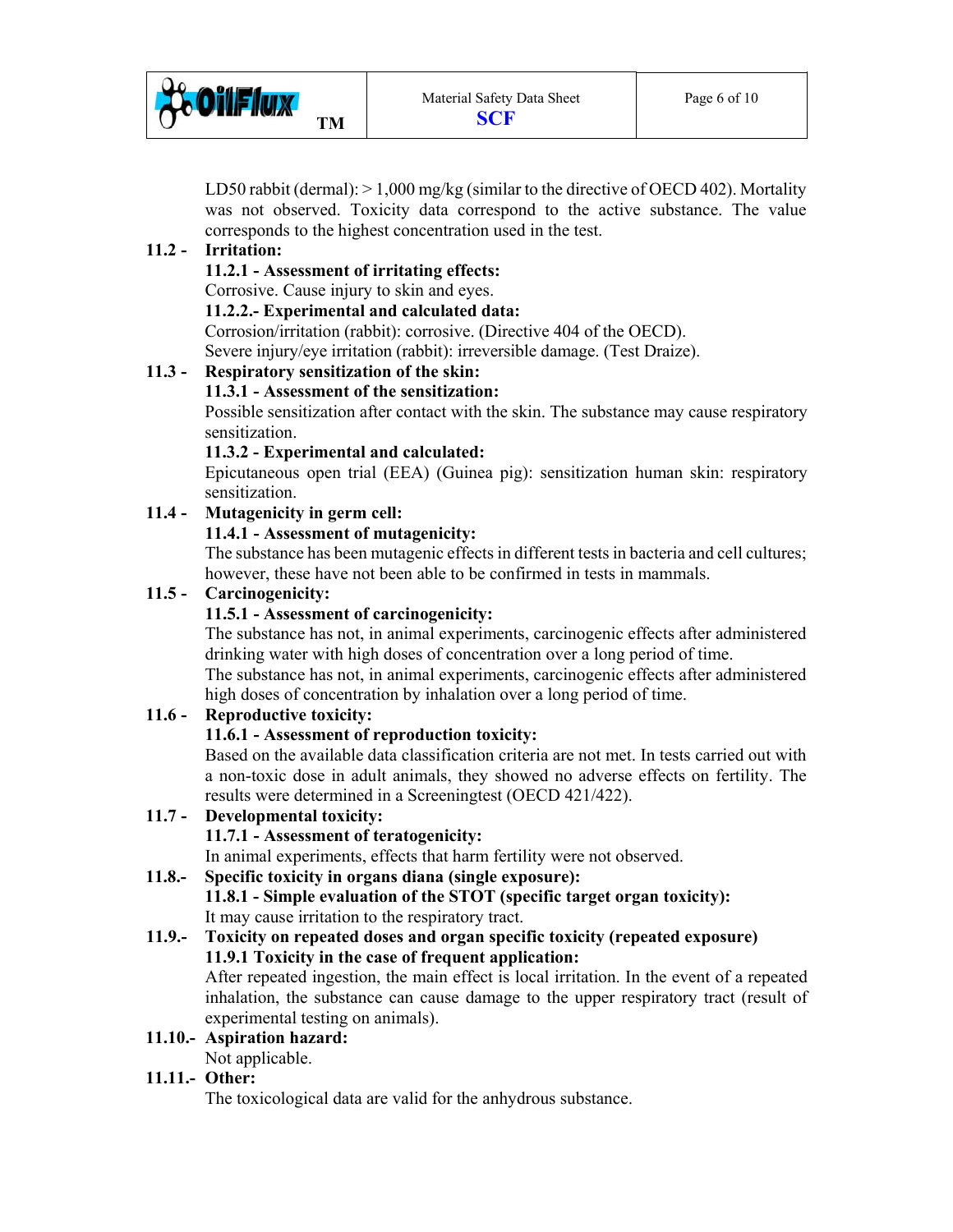

#### **12.- Ecological information.**

#### **12.1 - Ecotoxicity:**

#### **12.1.1 - Assessment of aquatic toxicity:**

 Very toxic (acute toxicity) in aquatic organisms. During a spill in biological treatment plants there are expected variations in the function of the activated sludge. The product has not been tested. The data are derived from the values obtained for a preparation or mixed with a lower concentration of substance.

#### **12.1.2 - fish toxicity:**

LC50 (96 h) 39 mg/l, Cyprinodon variegatus (test in fish on the acute effects, static). The indication of the toxic effect refers to the nominal concentration.

 LC50 (96 h) 9.4 mg/l, Lepomis macrochirus (test in fish on the acute effects, static). The indication of the toxic effect refers to the nominal concentration.

#### **12.1.3 - Aquatic invertebrates:**

 EC50 (48 h) 5.75 mg/l Daphnia magna (acute on Daphnia, static test). The indication of the toxic effect refers to the nominal concentration.

 EC50 (96 h) 0.75 mg/l, Crassotrea virginica (other/(s), continuous flow.). Data on the toxic effects refer to the concentration determined analytically.

 LC50 (96 h) 5.5 mg/l, Mysidopsis bahia (OPP 72-3(EPA-Directive), continuous flow.). Data on the toxic effects refer to the concentration determined analytically. **12.1.4 - Aquatic plants:** 

 EC50 (72 h) 0.6 mg/l (growth rate), Desmodesmus subspicatus (directive 201 OECD, static). Data on the toxic effects refer to the concentration determined analytically.

 NOEC (72 h) 0.025 mg/l, Desmodesmus subspicatus (directive 201 OECD, static). Data on the toxic effects refer to the concentration determined analytically.

 EC50 (72 h) 0.92 mg/l (growth rate), Skeletonema costatum (ISO/DIS 10253). The statement of the toxic effect refers to the nominal concentration.

#### **12.1.5 - Microorganisms/Effect on activated sludge:**

 CE20 (30 min) approx. 15 mg/l, activated sludge, domestic (209 OECD, aerobic directive). The statement of the toxic effect refers to the nominal concentration.

#### **12.1.6 - Chronic toxicity to fish:**

 NOEC (96 days) 1.6 mg/l Oncorhynchus mykiss (see text defined for the user, continuous flow). The statement of the toxic effect refers to the nominal concentration. **12.1.7 - Chronic-Toxicity in aquatic invertebrates:** 

 NOEC (21 days) 2.5 mg/l Daphnia magna (directive 202, part 2 of the OECD, semistatic). Data on the toxic effects refer to the concentration determined analytically.

# **12.1.8 - Toxicity in land plants:**

CE20 (19 days) 450 mg/kg, Vicia sativa (the OECD directive 208).

# **12.2 - Mobility in the soil**

#### **12.2.1- Assessment of transport between environmental areas:**

 The substance does not evaporate into the atmosphere from the water surface. An absorption in the solid particles of the soil is predictable.

#### **12.3 - Persistence and degradability:**

#### **12.3.1 - Assessment of biodegradation and elimination (H2O):**

Easily biodegradable (according to OECD criteria).

#### **12.3.2. - Indications for disposal:**

 90-100% reduction of doc (dissolved organic carbon) (19 days) (OECD 301A (new version)) (aerobic, domestic, activated sludge, not adapted).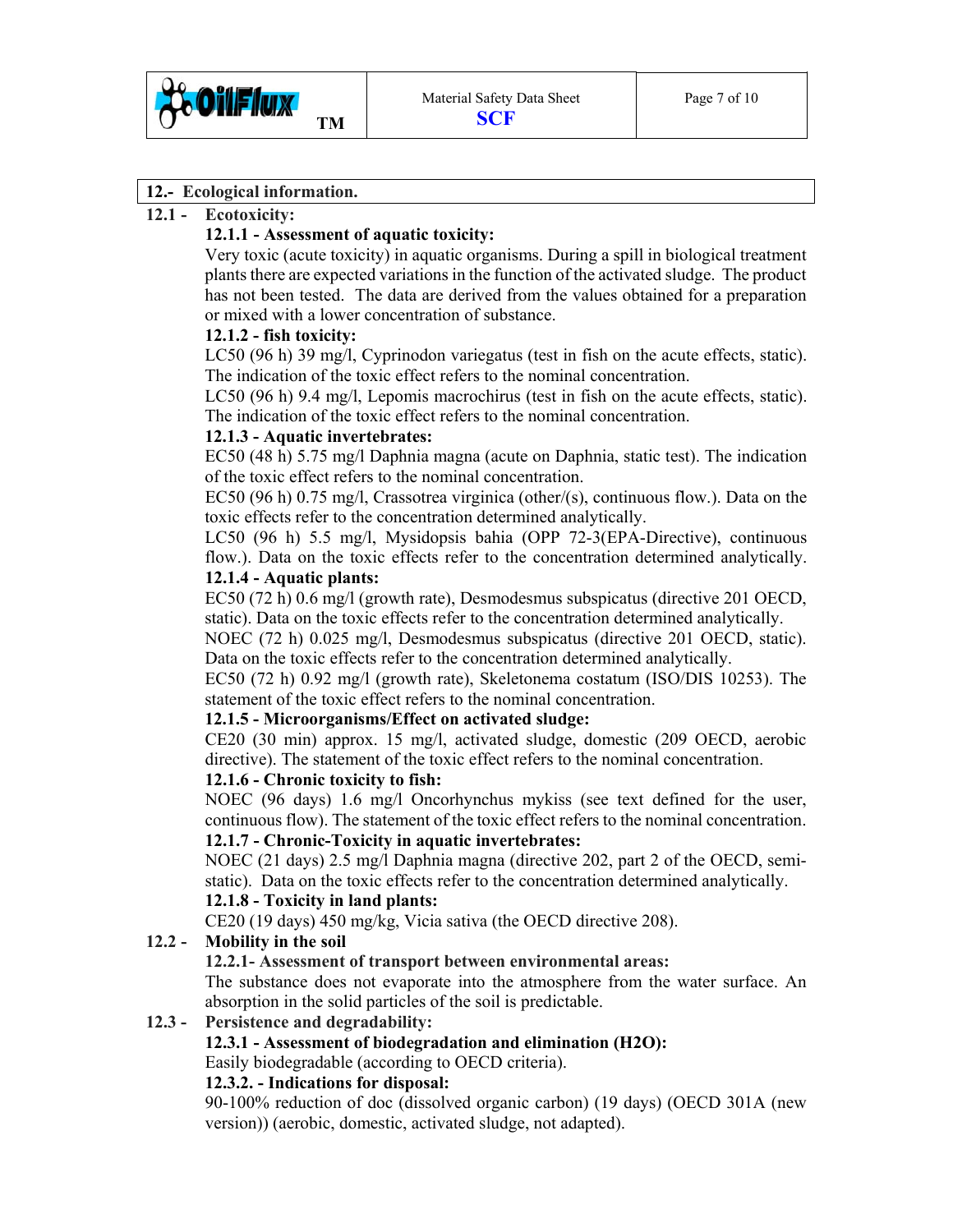

#### **12.3.3. - Evaluation of stability in water:**

 In contact with water, the substance is hydrolyzed slowly. Information about stability in water (hydrolysis):  $t1/2 > 1$  (50 °C) (Directive 92/69/EEC, C.7, pH7). In contact with water substance is slowly hydrolyzed.

## **12.3.4 – Bioaccumulation potential:**

 Evaluation of the bioaccumulation potential: not expected a significant accumulation in the body, due to the coefficient of n-octanol/water (log Pow) distribution.

 Bioaccumulation potential: due to the coefficient of n-octanol/water (log Pow) distribution is not expected an accumulation in organisms.

## **12.4 - Results of PBT and vPvB assessment:**

 According to Annex XIII of the Regulation (EC) No. 1907/2006 concerning the registration, evaluation, authorization and restriction of chemicals substances (REACH). The product does not contain any substances that meet the PBT criteria (persistent/bioaccumulable/toxic) or the vPvB (very persistent/very bioaccumulable) self-classification criteria.

## **12.5 - Other adverse effects:**

 The product does not contain substances listed on Regulation (EC) 1005/2009 on substances that remove the ozone layer.

## **12.6.- Additional indications:**

Chemical oxygen demand (COD): 1,385 mg/g Biological oxygen demand (BOD): 5 days incubation period: 235 mg/g Halogen absorbable linked organically (AOX): The product does not contain any organic halogen compound linked to its structure.

# **13.- Terms of elimination**

# **13.1 - Waste Disposal:**

Take into account the local regulations, it should be disposed in a landfill or in a proper incineration plant.

The code of residue, according to the European list of waste (CER), cannot be determined, since it depends on the use of the product.

 The code of waste in accordance with the European waste catalogue (EWC) must be specified in cooperation with the manufacturer and the authorities.

## **13.2 - Disposal of containers:**

Contaminated containers should be emptied in an optimally way so that they may be reused after a thorough cleaning.

## **14.- Transport information**.

Transport in sealed containers that are upright and secure.

Ensure that persons transporting the product know what to do in case of an accident or spillage.

- **14.1 Transport by Road (ADR):**  UN Number: UN2922
- **14.2 Sea transport (IMDG):**  UN Number: UN2922
- **14.3 Rail transport (RID):** UN Number: UN2922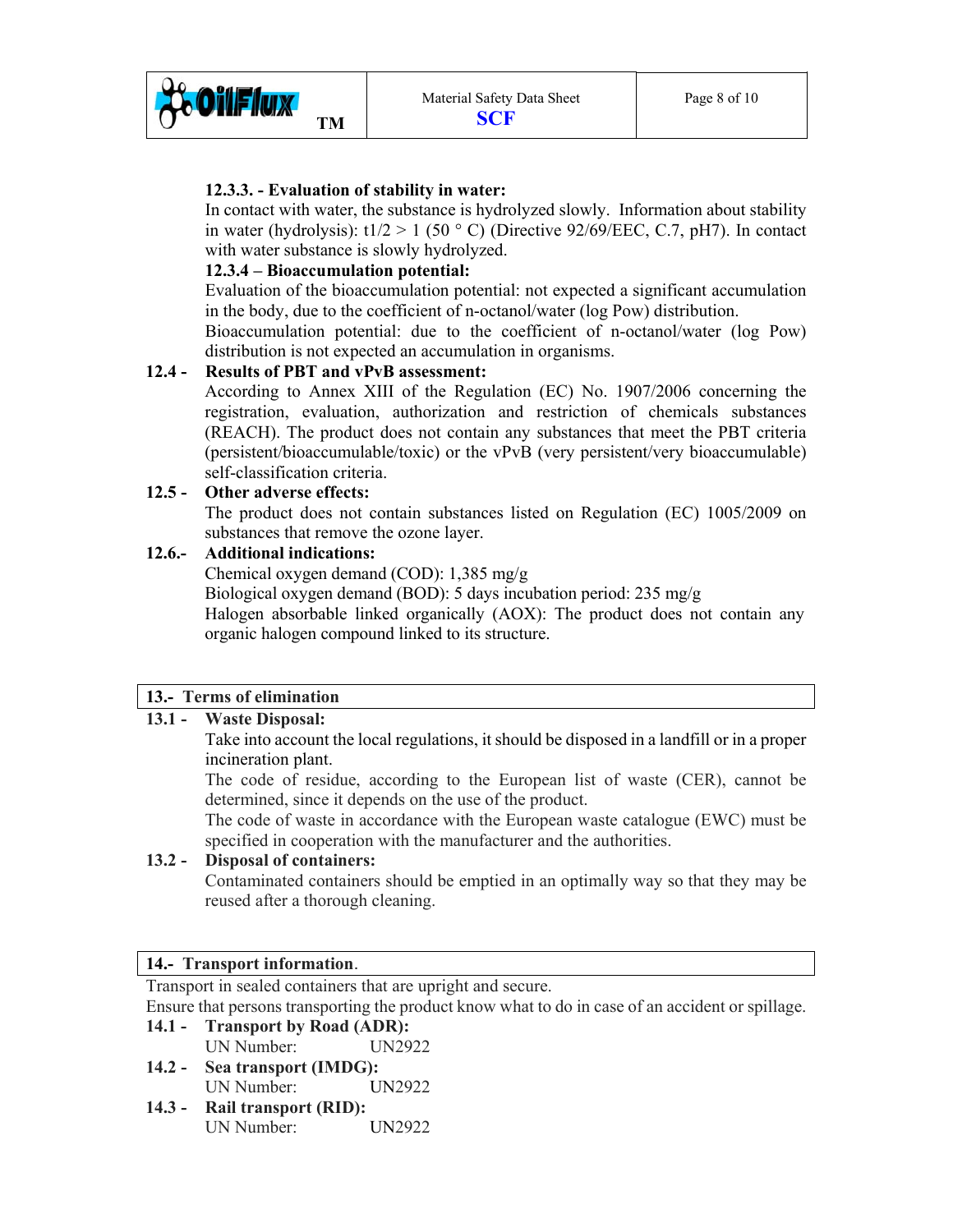

**14.4 - Air transport (ICAO/IATA):**  UN Number: UN2922

#### **15.- Regulatory information**

**15.1 - Hazard symbols:** 



**15.2 - Risk phrases:** 

Toxic.

Dangerous for the environment.

Toxic by inhalation and if swallowed.

Causes burns.

Possibility of sensitization by inhalation and skin contact.

Very toxic to aquatic organisms.

Corrosive on metals substances or mixtures corrosive on metals.

Acute toxicity.

Skin corrosion/irritation.

Injury / eye irritation.

Sensitization for respiration.

Sensitization to the respiratory tract.

Sensitization to skin.

Acute toxicity to the aquatic environment.

Chronic toxicity to aquatic environment.

Hazardous to the aquatic environment-acute.

Hazardous to the aquatic environment-chronic.

#### **15.3 - Safety phrases:**

Kept out of the reach of children.

It can be corrosive for metals.

- H331 Toxic if inhaled.
- H301 Toxic if swallowed.
- H334 Can cause symptoms of allergy or asthma or breathing difficulties if inhaled.
- H317 May cause an allergic reaction in the skin.
- H314 Causes severe burns to the skin and eye injury.
- H411 Toxic to aquatic organisms, with long-lasting harmful effects.
- H400 Very toxic to aquatic organisms.

## **15.4 - Additional Information:**

Conforms to Regulation (EC) 1272/2008**.**